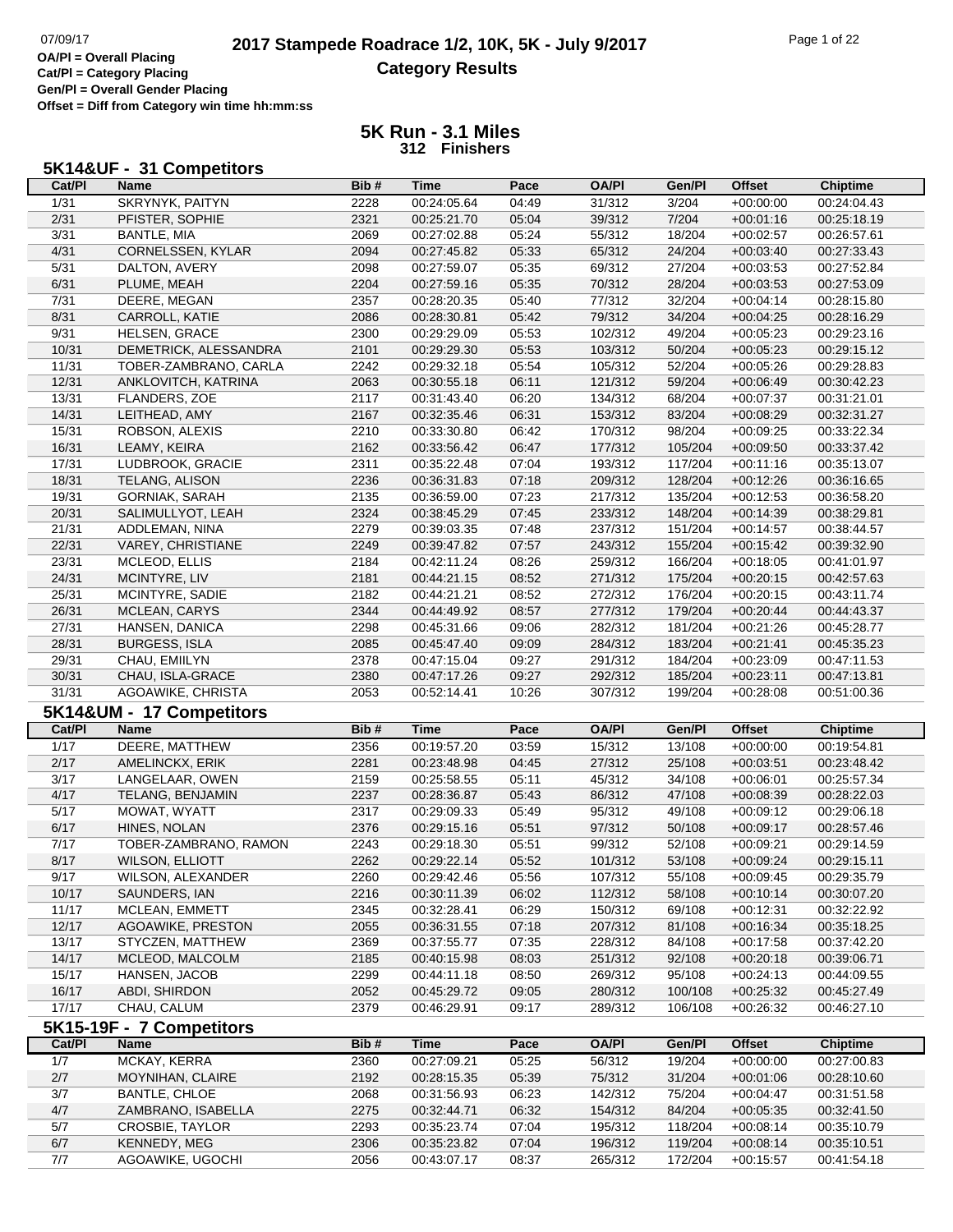### **5K Run - 3.1 Miles 312 Finishers**

|                | 5K15-19M - 10 Competitors      |              |                            |               |              |                 |               |                                |
|----------------|--------------------------------|--------------|----------------------------|---------------|--------------|-----------------|---------------|--------------------------------|
| Cat/Pl         | <b>Name</b>                    | Bib#         | <b>Time</b>                | Pace          | <b>OA/PI</b> | Gen/Pl          | <b>Offset</b> | <b>Chiptime</b>                |
| 1/10           | <b>RIEK, PAUL</b>              | 2322         | 00:17:00.16                | 03:24         | 2/312        | 2/108           | $+00:00:00$   | 00:16:59.73                    |
| 2/10           | HILL, CALLUM                   | 2304         | 00:18:30.08                | 03:42         | 7/312        | 7/108           | $+00:01:29$   | 00:18:29.52                    |
| 3/10           | <b>BINDER, REECE</b>           | 2075         | 00:19:30.56                | 03:54         | 11/312       | 9/108           | $+00:02:30$   | 00:19:28.45                    |
| 4/10           | HOYL, SAMUEL                   | 2144         | 00:19:52.02                | 03:58         | 13/312       | 11/108          | $+00:02:51$   | 00:19:51.59                    |
| 5/10           | PFISTER, CAYDEN                | 2320         | 00:19:53.00                | 03:58         | 14/312       | 12/108          | $+00:02:52$   | 00:19:50.25                    |
| 6/10           | MILLER, CHASE                  | 2315         | 00:20:25.74                | 04:05         | 17/312       | 15/108          | $+00:03:25$   | 00:20:21.27                    |
| 7/10           | SAUNDERS, JACK                 | 2217         | 00:23:14.46                | 04:38         | 25/312       | 23/108          | $+00:06:14$   | 00:23:13.54                    |
| 8/10           |                                |              | 00:29:40.69                |               | 106/312      |                 | $+00:12:40$   |                                |
| 9/10           | ROSCA, JOHN                    | 2213<br>2251 |                            | 05:56         |              | 54/108          |               | 00:29:37.18<br>00:31:11.06     |
| 10/10          | VERO, JOSHUA                   | 2367         | 00:31:29.48<br>00:46:11.78 | 06:17         | 130/312      | 65/108          | $+00:14:29$   |                                |
|                | MCKAY, EUGENE                  |              |                            | 09:14         | 287/312      | 104/108         | $+00:29:11$   | 00:46:02.23                    |
|                | 5K20-29F - 22 Competitors      |              |                            |               |              |                 |               |                                |
| Cat/Pl         | <b>Name</b>                    | Bib#         | <b>Time</b>                | Pace          | <b>OA/PI</b> | Gen/Pl          | <b>Offset</b> | <b>Chiptime</b>                |
| $\frac{1}{22}$ | DITTRICH, ALEX                 | 2386         | 00:25:40.73                | 05:08         | 41/312       | 8/204           | $+00:00:00$   | 00:25:40.73                    |
| 2/22           | NIXON, ALISA                   | 1487         | 00:25:53.80                | 05:10         | 43/312       | 10/204          | $+00:00:13$   | 00:25:38.88                    |
| 3/22           | FREDRICKSON, TAELOR            | 2118         | 00:26:15.30                | 05:15         | 47/312       | 13/204          | $+00:00:34$   | 00:26:00.78                    |
| 4/22           | YIU, SELINA                    | 2336         | 00:27:37.98                | 05:31         | 62/312       | 21/204          | $+00:01:57$   | 00:27:37.98                    |
| $5/22$         | BOWDEN, AMY                    | 2341         | 00:28:36.62                | 05:43         | 85/312       | 39/204          | $+00:02:55$   | 00:28:32.43                    |
| $6/22$         | TURNER, CHLOE                  | 2246         | 00:28:58.35                | 05:47         | 93/312       | 46/204          | $+00:03:17$   | 00:28:57.55                    |
| 7/22           | REMOLACIO, MANILYN             | 2206         | 00:32:01.42                | 06:24         | 144/312      | 77/204          | $+00:06:20$   | 00:31:57.63                    |
| 8/22           | MOULT, JANE                    | 2353         | 00:32:24.52                | 06:28         | 149/312      | 81/204          | $+00:06:43$   | 00:32:09.48                    |
| 9/22           | RIFFEL, MYRIA                  | 2207         | 00:34:58.07                | 06:59         | 188/312      | 112/204         | $+00:09:17$   | 00:34:45.12                    |
| 10/22          | HADDEN, KRISTINA               | 2138         | 00:35:41.19                | 07:08         | 198/312      | 121/204         | $+00:10:00$   | 00:35:17.18                    |
| 11/22          | <b>WILLATT, STEPHANIE</b>      | 2257         | 00:36:58.12                | 07:23         | 216/312      | 134/204         | $+00:11:17$   | 00:36:54.25                    |
| 12/22          | KOUYATE, AICHA                 | 2157         | 00:37:09.92                | 07:25         | 219/312      | 136/204         | $+00:11:29$   | 00:36:53.99                    |
| 13/22          | AHENDA, LESLIE                 | 2058         | 00:37:13.81                | 07:26         | 220/312      | 137/204         | $+00:11:33$   | 00:36:52.02                    |
| 14/22          | SHAM, CHRISTY                  | 2223         | 00:39:49.60                | 07:57         | 244/312      | 156/204         | $+00:14:08$   | 00:39:30.60                    |
| 15/22          | <b>GHERAN, SARAH</b>           | 1355         | 00:41:19.21                | 08:15         | 257/312      | 164/204         | $+00:15:38$   | 00:41:08.37                    |
| 16/22          | <b>GHELFI, NICOLE</b>          | 2296         | 00:41:50.95                | 08:22         | 258/312      | 165/204         | $+00:16:10$   | 00:41:38.60                    |
| 17/22          | MIRON, JENNYFFER               | 2188         | 00:42:45.61                | 08:33         | 263/312      | 170/204         | $+00:17:04$   | 00:42:21.64                    |
| 18/22          | LING, MONIQUE                  | 2170         | 00:44:02.26                | 08:48         | 267/312      | 174/204         | $+00:18:21$   | 00:43:37.01                    |
| 19/22          | TURNER, EMILY                  | 1676         | 00:45:43.03                | 09:08         | 283/312      | 182/204         | $+00:20:02$   | 01:00:34.79                    |
| 20/22          | PENSTONE, REBECCA              | 2202         | 00:49:39.91                | 09:55         | 301/312      | 193/204         | $+00:23:59$   | 00:49:18.20                    |
| 21/22          | RAE, LESHEM                    | 2368         | 00:50:39.60                | 10:07         | 302/312      | 194/204         | $+00:24:58$   | 00:50:17.95                    |
| 22/22          | HOLMES, ASHLEIGH               | 2142         | 00:50:39.98                | 10:07         | 303/312      | 195/204         | $+00:24:59$   | 00:50:22.78                    |
|                | 5K20-29M - 8 Competitors       |              |                            |               |              |                 |               |                                |
|                |                                | Bib#         | <b>Time</b>                |               | <b>OA/PI</b> |                 |               |                                |
| Cat/PI         | <b>Name</b><br>KONDRO, DOUGLAS |              | 00:17:41.18                | Pace<br>03:32 |              | Gen/Pl<br>4/108 | <b>Offset</b> | <b>Chiptime</b><br>00:17:40.62 |
| 1/8            |                                | 2156         |                            |               | 4/312        |                 | $+00:00:00$   |                                |
| 2/8            | MCKNIGHT, BAILEY               | 2388         | 00:18:22.62                | 03:40         | 6/312        | 6/108           | $+00:00:41$   | 00:18:22.61                    |
| 3/8            | ZHU, HANJIE                    | 2277         | 00:23:51.54                | 04:46         | 28/312       | 26/108          | $+00:06:10$   | 00:23:46.99                    |
| 4/8            | BERRY, SCOTT                   | 2287         | 00:27:28.38                | 05:29         | 60/312       | 41/108          | $+00:09:47$   | 00:27:22.45                    |
| 5/8            | MILLER, DRAKE                  | 2187         | 00:28:15.35                | 05:39         | 76/312       | 45/108          | $+00:10:34$   | 00:28:14.33                    |
| 6/8            | GILJE-ALLAN, DYLAN             | 2130         | 00:31:36.06                | 06:19         | 132/312      | 66/108          | $+00:13:54$   | 00:31:18.92                    |
| 7/8            | HARRIS, SEAN                   | 2140         | 00:31:51.86                | 06:22         | 135/312      | 67/108          | $+00:14:10$   | 00:31:35.43                    |
| 8/8            | AZUAJE, FREDDY                 | 2066         | 00:32:33.53                | 06:30         | 152/312      | 70/108          | $+00:14:52$   | 00:32:19.55                    |
|                | 5K30-39F - 46 Competitors      |              |                            |               |              |                 |               |                                |
| Cat/PI         | Name                           | Bib#         | <b>Time</b>                | Pace          | <b>OA/PI</b> | Gen/Pl          | <b>Offset</b> | <b>Chiptime</b>                |
| 1/46           | WARD, KRISTY                   | 2255         | 00:24:29.96                | 04:53         | 34/312       | 4/204           | $+00:00:00$   | 00:24:23.81                    |
| 2/46           | DRIEDIGER-MURPHY, LINDSAY      | 2107         | 00:26:39.42                | 05:19         | 51/312       | 15/204          | $+00:02:09$   | 00:26:33.77                    |
| 3/46           | GAULD, TAMARA                  | 2125         | 00:26:48.06                | 05:21         | 52/312       | 16/204          | $+00:02:18$   | 00:26:47.44                    |
| 4/46           | MAJCHER, MONICA                | 2178         | 00:27:00.92                | 05:24         | 54/312       | 17/204          | $+00:02:30$   | 00:26:58.03                    |
| 5/46           | WITHELL, JOCELYN               | 2371         | 00:28:02.48                | 05:36         | 71/312       | 29/204          | $+00:03:32$   | 00:27:50.51                    |
| 6/46           | LEE, CINDY                     | 2165         | 00:28:31.78                | 05:42         | 80/312       | 35/204          | $+00:04:01$   | 00:28:23.60                    |
| 7/46           | COLBERT, JILL                  | 2352         | 00:28:34.92                | 05:42         | 83/312       | 37/204          | $+00:04:04$   | 00:28:26.36                    |
| 8/46           | GRIGG, HEIDI                   | 2137         | 00:28:44.22                | 05:44         | 88/312       | 41/204          | $+00:04:14$   | 00:28:42.25                    |
| 9/46           | BROWN, KELLY                   | 2084         | 00:28:46.38                | 05:45         | 89/312       | 42/204          | $+00:04:16$   | 00:28:44.41                    |
| 10/46          | SEBANC, KATIE                  | 2222         | 00:29:14.23                | 05:50         | 96/312       | 47/204          | $+00:04:44$   | 00:29:13.31                    |
| 11/46          | OGILVIE, JENNIFER              | 2198         | 00:29:56.91                | 05:59         | 110/312      | 53/204          | $+00:05:26$   | 00:29:41.55                    |
| 12/46          | TAYLOR, ROXANNE                | 2372         | 00:30:45.35                | 06:09         | 118/312      | 57/204          | $+00:06:15$   | 00:30:38.15                    |
| 13/46          | TIMMERYE, SARA                 | 2332         | 00:31:23.67                | 06:16         | 127/312      | 63/204          | $+00:06:53$   | 00:31:14.34                    |
| 14/46          | VAN ZYL, MINETTE               | 2334         | 00:31:51.94                | 06:22         | 136/312      | 69/204          | $+00:07:21$   | 00:31:40.33                    |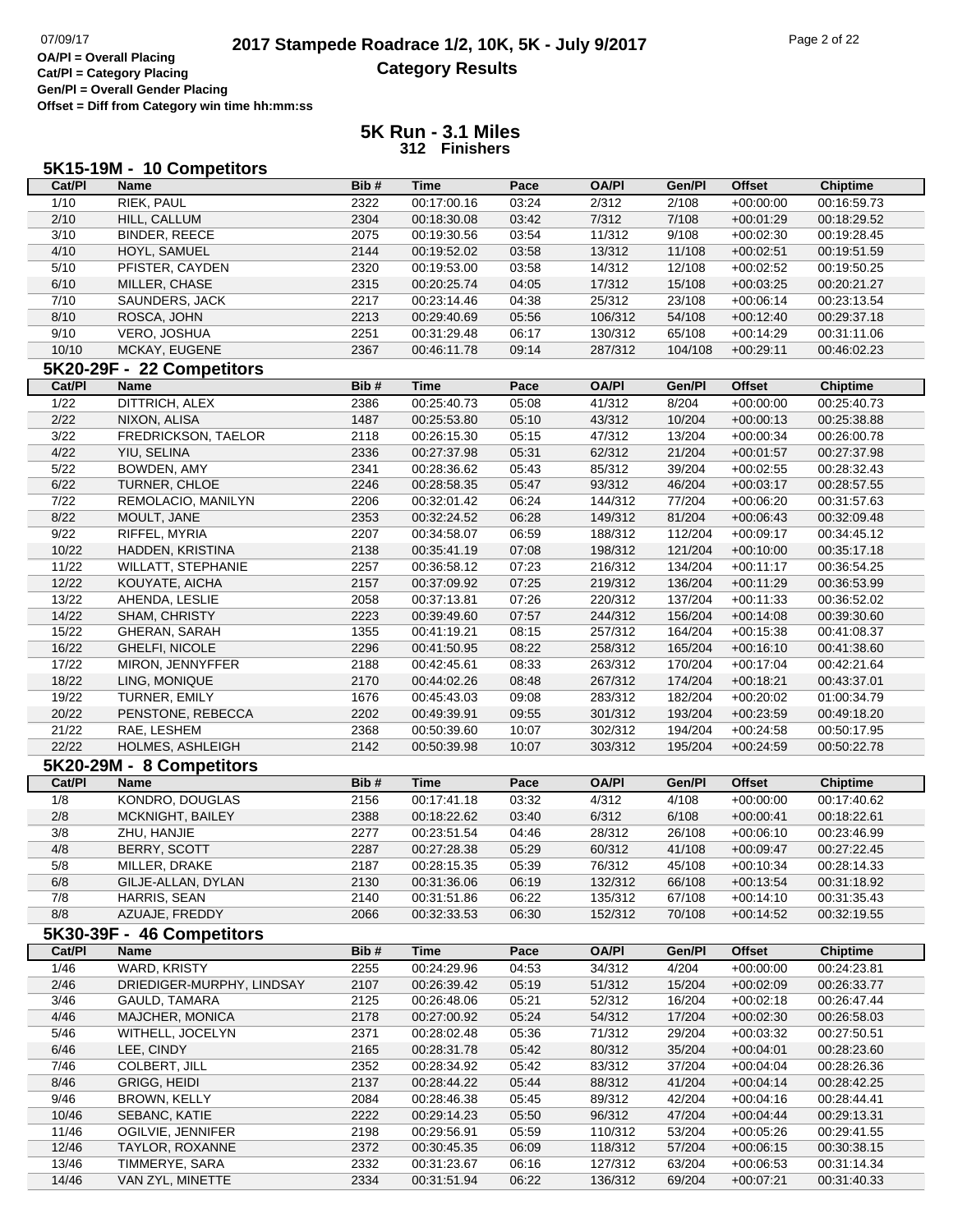## 07/09/17 **2017 Stampede Roadrace 1/2, 10K, 5K - July 9/2017** Page 3 of 22<br>**OA/PI** = Overall Placing **Category Results**

**Cat/Pl = Category Placing Gen/Pl = Overall Gender Placing**

**Offset = Diff from Category win time hh:mm:ss**

#### **5K Run - 3.1 Miles 312 Finishers**

| Cat/PI         | 5K30-39F - 46 Competitors<br><b>Name</b> | Bib# | <b>Time</b> | Pace  | <b>OA/PI</b>       | Gen/Pl  | <b>Offset</b>              | <b>Chiptime</b> |
|----------------|------------------------------------------|------|-------------|-------|--------------------|---------|----------------------------|-----------------|
| 15/46          | CONSTANTINESCU, MICHELE                  | 2091 | 00:31:52.40 | 06:22 | 137/312            | 70/204  | $+00:07:22$                | 00:31:46.57     |
| 16/46          | CAMERON, LARA                            | 2290 | 00:31:53.05 | 06:22 | 138/312            | 71/204  | $+00:07:23$                | 00:31:45.37     |
| 17/46          | BERNHARDT, LOUISE                        | 2286 | 00:31:53.81 | 06:22 | 139/312            | 72/204  | $+00:07:23$                | 00:31:42.48     |
| 18/46          | WAMALA, NULEATI                          | 2254 | 00:31:56.92 | 06:23 | 141/312            | 74/204  | $+00:07:26$                | 00:31:54.11     |
| 19/46          | YELLIN, LISA                             | 2269 | 00:32:16.21 | 06:27 | 147/312            | 79/204  | $+00:07:46$                | 00:31:46.72     |
| 20/46          | MCLEAN, PAULINE                          | 2347 | 00:32:29.13 | 06:29 | 151/312            | 82/204  | $+00:07:59$                | 00:32:22.98     |
| 21/46          | ARYSBAYEVA, AIGERIM                      | 2064 | 00:32:58.29 | 06:35 | 156/312            | 86/204  | $+00:08:28$                | 00:31:56.82     |
| 22/46          | <b>BEUTEL, LINDSAY</b>                   | 2355 | 00:33:00.82 | 06:36 | 158/312            | 87/204  | $+00:08:30$                | 00:32:55.49     |
| 23/46          | HUFFMAN, ALEKSANDRA                      | 2145 | 00:33:08.58 | 06:37 | 162/312            | 90/204  | $+00:08:38$                | 00:32:50.72     |
| 24/46          | MONTEITH DMYTRUK, JENNIFER               | 2316 | 00:33:26.66 | 06:41 | 168/312            | 96/204  | $+00:08:56$                | 00:33:10.62     |
| 25/46          | WATERS, KATHRYN                          | 2256 | 00:33:55.63 | 06:47 | 176/312            | 104/204 | $+00:09:25$                | 00:33:45.78     |
| 26/46          | YAO, LAN                                 | 2268 | 00:33:58.62 | 06:47 | 179/312            | 107/204 | $+00:09:28$                | 00:33:54.15     |
| 27/46          | WEYER, ASHLEY                            | 1582 | 00:34:14.73 | 06:50 | 182/312            | 109/204 | $+00:09:44$                | 00:34:12.10     |
| 28/46          | HARDY, LISA                              | 2139 | 00:34:43.80 | 06:56 | 185/312            | 110/204 | $+00:10:13$                | 00:34:43.80     |
| 29/46          | CRERAR, ERIN                             | 2244 | 00:35:15.02 | 07:03 | 192/312            | 116/204 | $+00:10:45$                | 00:34:51.25     |
| 30/46          | CAVAN, JENNIFER                          | 2088 | 00:35:30.27 | 07:06 | 197/312            | 120/204 | $+00:11:00$                | 00:35:22.49     |
| 31/46          | SCOTT LUND, CARLENE                      | 2221 | 00:36:02.71 | 07:12 | 200/312            | 122/204 | $+00:11:32$                | 00:35:47.73     |
| 32/46          | SINGH, JAS                               | 2328 | 00:36:11.31 | 07:14 | 202/312            | 124/204 | $+00:11:41$                | 00:35:57.05     |
| 33/46          | PAUL, KAMAL                              | 2319 | 00:36:19.37 | 07:15 | 204/312            | 125/204 | $+00:11:49$                | 00:36:05.29     |
| 34/46          | ROACH, PAMELA                            | 2209 | 00:36:28.43 | 07:17 | 205/312            | 126/204 | $+00:11:58$                | 00:36:07.97     |
| 35/46          | SERL, SARAH                              | 2327 | 00:37:38.55 | 07:31 | 225/312            | 142/204 | $+00:13:08$                | 00:37:25.02     |
| 36/46          | <b>BOIVIN, NATASJA</b>                   | 2078 | 00:37:48.70 | 07:33 | 226/312            | 143/204 | $+00:13:18$                | 00:37:38.49     |
| 37/46          | JOHNSON, WENDY                           | 1392 | 00:39:11.78 | 07:50 | 239/312            | 152/204 | $+00:14:41$                | 00:38:42.97     |
| 38/46          | MCGHIE, LAURIE                           | 2180 | 00:39:18.01 | 07:51 | 240/312            | 153/204 | $+00:14:48$                | 00:38:46.03     |
| 39/46          | <b>WONG, KATHERINE</b>                   | 2265 | 00:40:20.62 | 08:04 | 252/312            | 160/204 | $+00:15:50$                | 00:39:59.03     |
| 40/46          | WOO, HOLLY                               | 2267 | 00:40:21.13 | 08:04 | 253/312            | 161/204 | $+00:15:51$                | 00:39:59.42     |
| 41/46          | SHAM, JOY                                | 2225 | 00:42:32.04 | 08:30 | 262/312            | 169/204 | $+00:18:02$                | 00:42:11.20     |
| 42/46          | <b>MARTIN, NICOLE</b>                    | 2179 | 00:43:30.82 | 08:42 | 266/312            | 173/204 | $+00:19:00$                | 00:43:00.55     |
| 43/46          | <b>ASHTON, KIMBERLY</b>                  | 2065 | 00:48:01.20 | 09:36 | 294/312            | 187/204 | $+00:23:31$                | 00:47:34.99     |
| 44/46          | <b>BURKETT, MELISSA</b>                  | 2289 | 00:48:24.14 | 09:40 | 297/312            | 189/204 | $+00:23:54$                | 00:47:58.24     |
| 45/46          | GAUDET, JOCELYNE                         | 2124 | 00:49:31.20 | 09:54 | 299/312            | 191/204 | $+00:25:01$                | 00:49:12.12     |
| 46/46          | <b>GIBORSKI, NICOLE</b>                  | 2127 | 02:04:41.98 | 24:56 | 312/312            | 204/204 | $+01:40:12$                | 02:04:41.98     |
|                | 5K30-39M - 15 Competitors                |      |             |       |                    |         |                            |                 |
| Cat/PI         | <b>Name</b>                              | Bib# | <b>Time</b> | Pace  | <b>OA/PI</b>       | Gen/Pl  | <b>Offset</b>              | <b>Chiptime</b> |
| 1/15           | <b>KENDRICK, NATHAN</b>                  | 2381 | 00:17:13.85 | 03:26 | 3/312              | 3/108   | $+00:00:00$                | 00:17:13.60     |
| 2/15           | YOUNG, GRAEME                            | 2272 | 00:17:42.12 | 03:32 | 5/312              | 5/108   | $+00:00:28$                | 00:17:41.32     |
| $\frac{3}{15}$ | GIBORSKI, JASON                          | 2126 | 00:23:35.58 | 04:43 | 26/312             | 24/108  | $+00:06:21$                | 00:23:28.65     |
| 4/15           |                                          | 2169 | 00:24:08.98 | 04:49 | 32/312             | 29/108  | $+00:06:55$                | 00:23:57.21     |
| 5/15           | LIEW, JEFF<br>AHMED, ALI                 | 2280 | 00:25:31.61 | 05:06 | 40/312             | 33/108  | $+00:08:17$                | 00:25:27.22     |
| 6/15           | MURPHY, WILLIAM                          | 2194 | 00:26:27.42 | 05:17 | 49/312             | 35/108  | $+00:09:13$                | 00:26:21.93     |
| 7/15           | DALZIEL, RYAN                            | 2100 | 00:26:51.93 | 05:22 | 53/312             | 37/108  |                            | 00:26:38.26     |
| 8/15           | STUBBS, MICHAEL                          | 2231 | 00:27:47.60 | 05:33 | 66/312             | 42/108  | $+00:09:38$<br>$+00:10:33$ | 00:27:36.76     |
| 9/15           | LUND, MATTHEW                            | 2172 | 00:29:00.59 | 05:48 | 94/312             | 48/108  | $+00:11:46$                | 00:28:45.75     |
| 10/15          | MADEYEV, YERZHAN                         | 2177 | 00:29:50.32 | 05:58 | 109/312            | 57/108  | $+00:12:36$                | 00:28:47.26     |
| 11/15          | ANDRIJANCIC, JEREMY                      | 2284 | 00:33:06.13 | 06:37 | 161/312            | 72/108  | $+00:15:52$                | 00:32:56.18     |
| 12/15          | ROACH, CHRIS                             | 2208 | 00:36:28.65 | 07:17 |                    | 80/108  | $+00:19:14$                | 00:36:08.19     |
| 13/15          | STABILE, ANTONIO                         | 1669 | 00:40:04.66 | 08:00 | 206/312<br>248/312 | 91/108  | $+00:22:50$                | 00:39:54.61     |
| 14/15          | ABDI, FAHIYE                             | 2051 | 00:45:30.50 | 09:06 | 281/312            | 101/108 | $+00:28:16$                | 00:45:28.65     |
| 15/15          | GHELFI, MURILO                           | 2295 | 00:45:48.25 | 09:09 |                    | 102/108 | $+00:28:34$                |                 |
|                |                                          |      |             |       | 285/312            |         |                            | 00:45:36.50     |
|                | 5K40-49F - 62 Competitors                |      |             |       |                    |         |                            |                 |
| Cat/PI         | Name                                     | Bib# | <b>Time</b> | Pace  | <b>OA/PI</b>       | Gen/Pl  | <b>Offset</b>              | <b>Chiptime</b> |
| 1/62           | BOYLE, SHARI                             | 2362 | 00:19:08.27 | 03:49 | 8/312              | 1/204   | $+00:00:00$                | 00:19:07.05     |
| 2/62           | ZAMBRANO, MARIA                          | 2276 | 00:19:12.30 | 03:50 | 9/312              | 2/204   | $+00:00:04$                | 00:19:11.50     |
| 3/62           | DROUILLARD, KIM                          | 2108 | 00:24:32.87 | 04:54 | 35/312             | 5/204   | $+00:05:24$                | 00:24:26.46     |
| 4/62           | JOHANNSON, KERRI                         | 2359 | 00:24:42.54 | 04:56 | 36/312             | 6/204   | $+00:05:34$                | 00:24:40.71     |
| 5/62           | GILL, RANI                               | 2131 | 00:25:52.74 | 05:10 | 42/312             | 9/204   | $+00:06:44$                | 00:25:47.41     |

6/62 DREWE, MELINDA 2105 00:25:53.85 05:10 44/312 11/204 +00:06:45 00:25:49.18 7/62 KNOTT, SIMONE 2307 00:27:31.94 05:30 61/312 20/204 +00:08:23 00:27:08.05 8/62 ANDERSON, TRACY 2283 00:27:39.23 05:31 63/312 22/204 +00:08:30 00:27:31.05 9/62 HAMILTON, GELA 2297 00:27:41.43 05:32 64/312 23/204 +00:08:33 00:27:29.54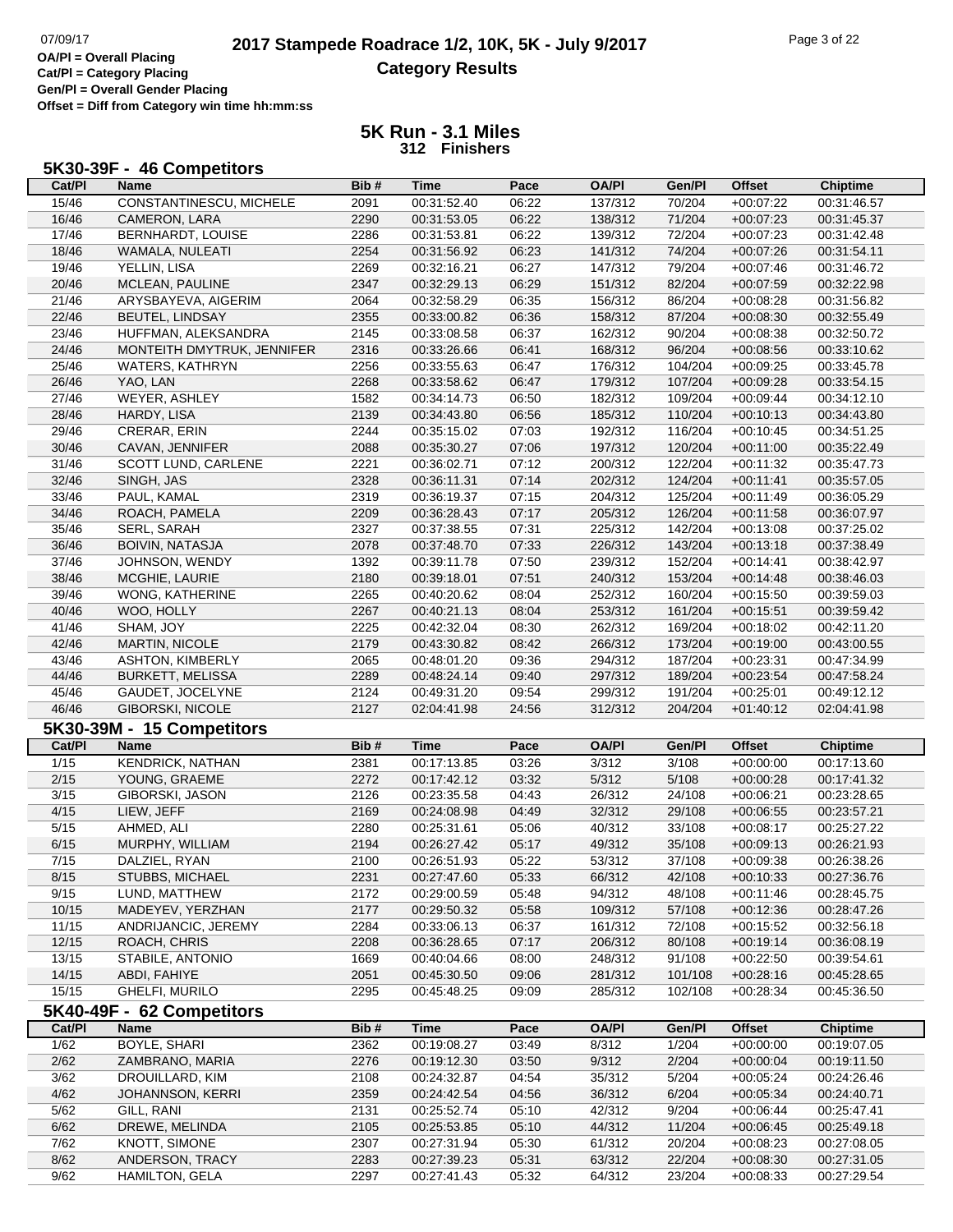#### **5K Run - 3.1 Miles 312 Finishers**

#### **5K40-49F - 62 Competitors**

| Cat/PI | Name                      | Bib# | <b>Time</b> | Pace  | <b>OA/PI</b> | Gen/Pl  | <b>Offset</b> | <b>Chiptime</b> |
|--------|---------------------------|------|-------------|-------|--------------|---------|---------------|-----------------|
| 10/62  | LAUF, KARIN               | 2161 | 00:28:05.26 | 05:37 | 73/312       | 30/204  | $+00:08:56$   | 00:28:05.26     |
| 11/62  | CORNELSSEN, CHRISTA       | 2093 | 00:28:34.80 | 05:42 | 82/312       | 36/204  | $+00:09:26$   | 00:28:22.63     |
| 12/62  | TELANG, LISA              | 2239 | 00:28:41.38 | 05:44 | 87/312       | 40/204  | $+00:09:33$   | 00:28:26.02     |
| 13/62  | SAUNDERS, JODY            | 2218 | 00:28:49.54 | 05:45 | 90/312       | 43/204  | $+00:09:41$   | 00:28:44.77     |
| 14/62  | VAREY, JENNIFER           | 2250 | 00:28:54.18 | 05:46 | 91/312       | 44/204  | $+00:09:45$   | 00:28:38.82     |
| 15/62  | WILSON, ANDREE            | 2261 | 00:29:21.98 | 05:52 | 100/312      | 48/204  | $+00:10:13$   | 00:29:15.09     |
| 16/62  | HELSEN, GWEN              | 2301 | 00:29:29.44 | 05:53 | 104/312      | 51/204  | $+00:10:21$   | 00:29:23.51     |
| 17/62  | <b>BECK, CHRISTINE</b>    | 2072 | 00:30:06.71 | 06:01 | 111/312      | 54/204  | $+00:10:58$   | 00:29:59.23     |
| 18/62  | PIATTELLI, LOUISE         | 2351 | 00:30:29.36 | 06:05 | 116/312      | 55/204  | $+00:11:21$   | 00:30:20.29     |
| 19/62  | COONEY, CLAIRE            | 2092 | 00:30:43.89 | 06:08 | 117/312      | 56/204  | $+00:11:35$   | 00:30:31.40     |
| 20/62  | NEUMANN, ERICA            | 2195 | 00:30:54.69 | 06:10 | 120/312      | 58/204  | $+00:11:46$   | 00:30:41.94     |
| 21/62  | FETHERSTONHAUGH, MELISSA  | 2116 | 00:31:16.28 | 06:15 | 123/312      | 61/204  | $+00:12:08$   | 00:30:58.78     |
| 22/62  | HANSEN, KRISTINA          | 2354 | 00:31:17.92 | 06:15 | 126/312      | 62/204  | $+00:12:09$   | 00:31:14.77     |
| 23/62  | ROSCA, ELVIRA             | 2212 | 00:31:25.82 | 06:17 | 129/312      | 65/204  | $+00:12:17$   | 00:31:22.05     |
| 24/62  | WOO, CLAUDIA              | 2266 | 00:31:43.31 | 06:20 | 133/312      | 67/204  | $+00:12:35$   | 00:31:21.28     |
| 25/62  | TAMAYO, NATALIA           | 2234 | 00:31:54.40 | 06:22 | 140/312      | 73/204  | $+00:12:46$   | 00:31:48.57     |
| 26/62  | DE WOLDE, COLLEEN         | 2294 | 00:32:47.50 | 06:33 | 155/312      | 85/204  | $+00:13:39$   | 00:32:42.75     |
| 27/62  | FERLAINO, ANGIE           | 2113 | 00:33:01.09 | 06:36 | 159/312      | 88/204  | $+00:13:52$   | 00:32:41.71     |
| 28/62  | ALLCHIN, JENNIFER         | 2340 | 00:33:04.96 | 06:36 | 160/312      | 89/204  | $+00:13:56$   | 00:32:54.61     |
| 29/62  | PAYNE, KATHRYN            | 2201 | 00:33:19.56 | 06:39 | 164/312      | 92/204  | $+00:14:11$   | 00:33:11.46     |
| 30/62  | DUNCAN, SARAH             | 2109 | 00:33:19.68 | 06:39 | 165/312      | 93/204  | $+00:14:11$   | 00:33:11.22     |
| 31/62  | MACEACHERN, CARA          | 2173 | 00:33:19.95 | 06:39 | 166/312      | 94/204  | $+00:14:11$   | 00:33:11.29     |
| 32/62  | JONES, KIMBERLY           | 2149 | 00:33:27.14 | 06:41 | 169/312      | 97/204  | $+00:14:18$   | 00:33:07.48     |
| 33/62  | PARIS, NORA               | 2318 | 00:33:33.23 | 06:42 | 171/312      | 99/204  | $+00:14:24$   | 00:33:23.96     |
| 34/62  | <b>BOLETTA, GEORGE</b>    | 2079 | 00:33:45.76 | 06:45 | 174/312      | 102/204 | $+00:14:37$   | 00:33:38.56     |
| 35/62  | LEAMY, NADIA              | 2163 | 00:33:56.63 | 06:47 | 178/312      | 106/204 | $+00:14:48$   | 00:33:37.71     |
| 36/62  | BILY, SARAH               | 2337 | 00:34:54.53 | 06:58 | 187/312      | 111/204 | $+00:15:46$   | 00:34:50.06     |
| 37/62  | FESYK, SHAWNIE            | 2114 | 00:34:59.43 | 06:59 | 190/312      | 114/204 | $+00:15:51$   | 00:34:44.15     |
| 38/62  | BRIX, MARIA               | 2082 | 00:35:01.35 | 07:00 | 191/312      | 115/204 | $+00:15:53$   | 00:34:45.60     |
| 39/62  | EDMONSTONE, AMELIE        | 2110 | 00:36:04.10 | 07:12 | 201/312      | 123/204 | $+00:16:55$   | 00:35:51.83     |
| 40/62  | <b>TELANG, KRISTIN</b>    | 2238 | 00:36:31.67 | 07:18 | 208/312      | 127/204 | $+00:17:23$   | 00:36:16.63     |
| 41/62  | HULIN POLI, KAREN         | 2146 | 00:36:32.66 | 07:18 | 210/312      | 129/204 | $+00:17:24$   | 00:36:17.09     |
| 42/62  | SPENCER, ANGELA           | 2329 | 00:36:40.67 | 07:20 | 212/312      | 130/204 | $+00:17:32$   | 00:36:30.32     |
| 43/62  | CASSELMAN, LORA           | 2087 | 00:36:46.60 | 07:21 | 213/312      | 131/204 | $+00:17:38$   | 00:36:28.18     |
| 44/62  | GIRALDO, DIANA            | 2132 | 00:37:18.39 | 07:27 | 221/312      | 138/204 | $+00:18:10$   | 00:37:14.12     |
| 45/62  | TANNER, AYNSLEY           | 2331 | 00:37:21.85 | 07:28 | 223/312      | 140/204 | $+00:18:13$   | 00:37:00.40     |
| 46/62  | WHITE, CHRISTA            | 1584 | 00:37:28.07 | 07:29 | 224/312      | 141/204 | $+00:18:19$   | 00:37:13.89     |
| 47/62  | <b>GREER, SHAUNA</b>      | 2136 | 00:37:50.75 | 07:34 | 227/312      | 144/204 | $+00:18:42$   | 00:37:38.98     |
| 48/62  | O'GRADY, LAURA            | 2197 | 00:38:30.87 | 07:42 | 230/312      | 145/204 | $+00:19:22$   | 00:38:23.19     |
| 49/62  | BAUER, CINDY              | 2285 | 00:38:32.49 | 07:42 | 231/312      | 146/204 | $+00:19:24$   | 00:38:09.68     |
| 50/62  | JAMES, DEBRA              | 2148 | 00:38:34.05 | 07:42 | 232/312      | 147/204 | $+00.19.25$   | 00:38:15.57     |
| 51/62  | SALIM, FARHA              | 2323 | 00:38:45.77 | 07:45 | 234/312      | 149/204 | $+00:19:37$   | 00:38:30.07     |
| 52/62  | TALDORF, KRISTA           | 2232 | 00:38:57.75 | 07:47 | 235/312      | 150/204 | $+00:19:49$   | 00:38:47.54     |
| 53/62  | GOEPEN-WEE, KAREN         | 2134 | 00:39:36.32 | 07:55 | 242/312      | 154/204 | $+00:20:28$   | 00:39:31.97     |
| 54/62  | SHAM, JACKY               | 2224 | 00:39:49.61 | 07:57 | 245/312      | 157/204 | $+00:20:41$   | 00:39:29.81     |
| 55/62  | NOVAK, KERRI              | 2196 | 00:42:16.22 | 08:27 | 260/312      | 167/204 | $+00:23:07$   | 00:40:52.00     |
| 56/62  | GLAZE, SARAH              | 2133 | 00:42:16.30 | 08:27 | 261/312      | 168/204 | $+00:23:08$   | 00:40:52.08     |
| 57/62  | LEASK, LISA               | 2308 | 00:44:43.33 | 08:56 | 276/312      | 178/204 | $+00:25:35$   | 00:44:17.18     |
| 58/62  | GAGNON, JANICE            | 2123 | 00:49:31.20 | 09:54 | 298/312      | 190/204 | $+00:30:22$   | 00:49:11.62     |
| 59/62  | RAE, ROCHELLE             | 2205 | 00:50:40.44 | 10:08 | 304/312      | 196/204 | $+00:31:32$   | 00:50:18.25     |
| 60/62  | AASEN, KIRSTEN            | 2050 | 00:50:45.61 | 10:09 | 306/312      | 198/204 | $+00:31:37$   | 00:50:27.81     |
| 61/62  | AGOAWIKE, MAURINE         | 2054 | 00:52:15.44 | 10:27 | 308/312      | 200/204 | $+00:33:07$   | 00:51:03.03     |
| 62/62  | DOWLING, JOANNE           | 2103 | 01:03:23.52 | 12:40 | 310/312      | 202/204 | $+00:44:15$   | 01:02:52.74     |
|        | 5K40-49M - 18 Competitors |      |             |       |              |         |               |                 |
| Cat/PI | Name                      | Bib# | <b>Time</b> | Pace  | <b>OA/PI</b> | Gen/Pl  | <b>Offset</b> | <b>Chiptime</b> |
| 1/18   | <b>BRADFORD, KEITH</b>    | 2288 | 00:16:54.72 | 03:22 | 1/312        | 1/108   | $+00:00:00$   | 00:16:54.27     |
| 2/18   | LEWIS, JASON              | 2310 | 00:19:24.30 | 03:52 | 10/312       | 8/108   | $+00:02:29$   | 00:19:23.50     |
| 3/18   | COLEMAN, MARK             | 2292 | 00:20:14.82 | 04:02 | 16/312       | 14/108  | $+00:03:20$   | 00:20:09.85     |
| 4/18   | HOLTKAMP, BRAD            | 2383 | 00:22:49.96 | 04:33 | 23/312       | 21/108  | $+00:05:55$   | 00:22:48.65     |
| 5/18   | SENDYK, MIKE              | 2326 | 00:28:08.33 | 05:37 | 74/312       | 44/108  | $+00:11:13$   | 00:27:51.84     |
| 6/18   | LEAMY, PATRICK            | 2164 | 00:28:32.52 | 05:42 | 81/312       | 46/108  | $+00:11:37$   | 00:28:13.60     |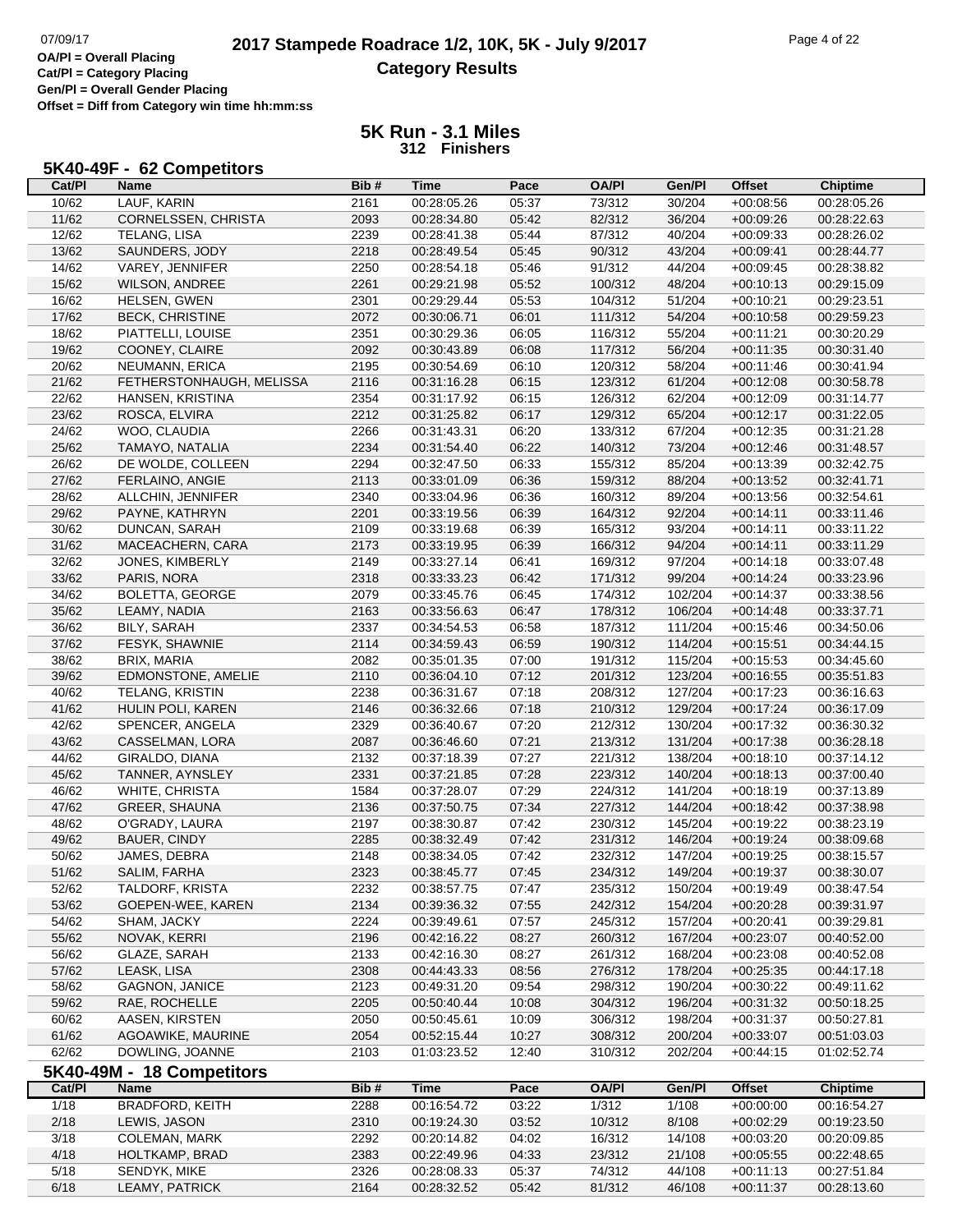# **2017 Stampede Roadrace 1/2, 10K, 5K - July 9/2017** Page 5 of 22<br> **DA/PI** = Overall Placing **2017 Stampede Roadrace 1/2, 10K, 5K - July 9/2017 Category Results**

**Cat/Pl = Category Placing Gen/Pl = Overall Gender Placing**

**Offset = Diff from Category win time hh:mm:ss**

### **5K Run - 3.1 Miles 312 Finishers**

| Cat/PI         | <b>Name</b>                         | Bib#         | Time        | Pace  | <b>OA/PI</b> | Gen/Pl  | <b>Offset</b> | <b>Chiptime</b> |
|----------------|-------------------------------------|--------------|-------------|-------|--------------|---------|---------------|-----------------|
| 7/18           | HINES, COREY                        | 2374         | 00:29:16.01 | 05:51 | 98/312       | 51/108  | $+00:12:21$   | 00:28:58.01     |
| 8/18           | WILSON, JOSHUA                      | 2263         | 00:29:42.97 | 05:56 | 108/312      | 56/108  | $+00:12:48$   | 00:29:35.86     |
| 9/18           | ALLAN, SCOTT                        | 2059         | 00:30:19.44 | 06:03 | 114/312      | 60/108  | $+00:13:24$   | 00:30:02.52     |
| 10/18          | FETHERSTONHAUGH, KEN                | 2115         | 00:31:16.56 | 06:15 | 124/312      | 63/108  | $+00:14:21$   | 00:30:59.06     |
| 11/18          | <b>BROWN, KEITH</b>                 | 2083         | 00:32:58.68 | 06:35 | 157/312      | 71/108  | $+00:16:03$   | 00:32:30.83     |
| 12/18          | ANKLOVITCH, DARRELL                 | 2062         | 00:34:11.02 | 06:50 | 181/312      | 73/108  | $+00:17:16$   | 00:33:58.45     |
| 13/18          | YOSHIMURA, WESTON                   | 2271         | 00:36:11.32 | 07:14 | 203/312      | 79/108  | $+00:19:16$   | 00:35:53.18     |
| 14/18          | KOUTIS, FRANK                       | 2343         | 00:36:39.01 | 07:19 | 211/312      | 82/108  | $+00:19:44$   | 00:36:29.06     |
| 15/18          | STYCZEN, MIKE                       | 2370         | 00:37:56.16 | 07:35 | 229/312      | 85/108  | $+00:21:01$   | 00:37:42.59     |
| 16/18          | ADDLEMAN, BEN                       | 2278         | 00:39:03.41 | 07:48 | 238/312      | 87/108  | $+00:22:08$   | 00:38:44.79     |
| 17/18          | FAUST, JORDAN                       | 2373         | 00:44:25.54 | 08:53 | 273/312      | 97/108  | $+00:27:30$   | 00:43:57.23     |
| 18/18          | CHAU, JASON                         | 2377         | 00:47:14.72 | 09:26 | 290/312      | 107/108 | $+00:30:20$   | 00:47:11.01     |
|                | 5K50-59F - 25 Competitors           |              |             |       |              |         |               |                 |
| Cat/PI         | Name                                | Bib#         | <b>Time</b> | Pace  | <b>OA/PI</b> | Gen/Pl  | <b>Offset</b> | <b>Chiptime</b> |
| $\frac{1}{25}$ | EGMORE, JENNI                       | 2111         | 00:26:14.38 | 05:14 | 46/312       | 12/204  | $+00:00:00$   | 00:26:11.43     |
| $2/25$         | <b>BRAATEN, ALISON</b>              | 2363         | 00:26:20.84 | 05:16 | 48/312       | 14/204  | $+00:00:06$   | 00:26:00.58     |
|                |                                     |              | 00:27:52.99 | 05:34 |              |         |               |                 |
| 3/25           | SAEGER, SIMONE                      | 2215         |             |       | 67/312       | 25/204  | $+00:01:38$   | 00:27:47.94     |
| 4/25           | CARLSON, COLETTE                    | 2291         | 00:27:54.66 | 05:34 | 68/312       | 26/204  | $+00:01:40$   | 00:27:53.23     |
| 5/25           | SAVOIE, CATHERINE                   | 2219         | 00:28:29.24 | 05:41 | 78/312       | 33/204  | $+00:02:14$   | 00:28:18.32     |
| 6/25           | KELLY, KATE                         | 2151         | 00:28:35.81 | 05:43 | 84/312       | 38/204  | $+00:02:21$   | 00:28:20.69     |
| 7/25           | TAYLOR, KELLY                       | 2235         | 00:28:57.82 | 05:47 | 92/312       | 45/204  | $+00:02:43$   | 00:28:54.31     |
| 8/25           | BIEDRZYCKI, DANA                    | 2073         | 00:31:08.98 | 06:13 | 122/312      | 60/204  | $+00:04:54$   | 00:31:02.67     |
| 9/25           | MACPHERSON, HEATHER                 | 2175         | 00:31:33.54 | 06:18 | 131/312      | 66/204  | $+00:05:19$   | 00:31:15.12     |
| 10/25          | MOYNIHAN, COLLEEN                   | 2193         | 00:31:59.37 | 06:23 | 143/312      | 76/204  | $+00:05:44$   | 00:31:36.98     |
| 11/25          | <b>HARRIS, SHELLEY</b>              | 2141         | 00:32:02.44 | 06:24 | 145/312      | 78/204  | $+00:05:48$   | 00:31:45.69     |
| 12/25          | CODD, ROSITA                        | 2090         | 00:33:13.20 | 06:38 | 163/312      | 91/204  | $+00:06:58$   | 00:32:58.86     |
| 13/25          | MCHUGH, LYDIA                       | 2313         | 00:33:24.07 | 06:40 | 167/312      | 95/204  | $+00:07:09$   | 00:33:21.18     |
| 14/25          | TALDORF, SYLVIA                     | 2233         | 00:33:39.61 | 06:43 | 172/312      | 100/204 | $+00:07:25$   | 00:33:30.16     |
| 15/25          | <b>BLASHYN, GAIL</b>                | 2076         | 00:33:45.86 | 06:45 | 175/312      | 103/204 | $+00:07:31$   | 00:33:23.35     |
| 16/25          | DELANEY, LYNN                       | 2358         | 00:34:03.79 | 06:48 | 180/312      | 108/204 | $+00:07:49$   | 00:33:43.39     |
| 17/25          | STREIFF, SARAH                      | 2230         | 00:34:58.41 | 06:59 | 189/312      | 113/204 | $+00:08:44$   | 00:34:45.66     |
| 18/25          | ANDRADE, MARIA                      | 2061         | 00:37:21.52 | 07:28 | 222/312      | 139/204 | $+00:11:07$   | 00:37:16.75     |
| 19/25          | RAWSON, LORRAINE                    | 2339         | 00:40:04.95 | 08:00 | 249/312      | 158/204 | $+00:13:50$   | 00:39:40.18     |
| 20/25          | BINDER, DE'ETTE                     | 2074         | 00:40:07.33 | 08:01 | 250/312      | 159/204 | $+00:13:52$   | 00:40:01.26     |
| 21/25          | <b>WILLIAMS, RUTH</b>               | 2259         | 00:40:25.63 | 08:05 | 254/312      | 162/204 | $+00:14:11$   | 00:40:08.88     |
| 22/25          | AHENDA, LADONA                      | 2057         | 00:44:40.40 | 08:56 | 275/312      | 177/204 | $+00:18:26$   | 00:44:16.79     |
| 23/25          | WALSH, MELODY                       | 2253         | 00:48:21.39 | 09:40 | 295/312      | 188/204 | $+00:22:07$   | 00:48:00.99     |
| 24/25          | GILJE, MARY                         | 2129         | 00:49:39.66 | 09:55 | 300/312      | 192/204 | $+00:23:25$   | 00:49:18.61     |
| 25/25          | HOLMES, KIM                         | 2143         | 00:50:45.30 | 10:09 | 305/312      | 197/204 | $+00:24:30$   | 00:50:28.67     |
|                | 5K50-59M - 23 Competitors           |              |             |       |              |         |               |                 |
| Cat/Pl         | <b>Name</b>                         | Bib#         | Time        | Pace  | <b>OA/PI</b> | Gen/Pl  | <b>Offset</b> | <b>Chiptime</b> |
| 1/23           | LEE, MORLEY                         | 2166         | 00:20:31.64 | 04:06 | 18/312       | 16/108  | $+00.00.00$   | 00:20:29.81     |
| 2/23           | PAQUET, MARC                        | 2199         | 00:21:52.52 | 04:22 | 21/312       | 19/108  | $+00:01:20$   | 00:21:50.69     |
| 3/23           | DALY, LORNE                         | 2364         | 00:22:39.21 | 04:31 | 22/312       | 20/108  | $+00:02:07$   | 00:22:38.08     |
| 4/23           | CODD, LAURENCE                      | 2089         | 00:23:51.62 | 04:46 | 29/312       | 27/108  | $+00:03:19$   | 00:23:50.78     |
| 5/23           | DRIEDIGER, DOUG                     | 2106         | 00:23:59.42 | 04:47 | 30/312       | 28/108  | $+00:03:27$   | 00:23:54.15     |
| 6/23           | KLENKE, BRAD                        | 2155         | 00:24:47.48 | 04:57 | 37/312       | 31/108  | $+00:04:15$   | 00:24:43.61     |
| 7/23           | KONDRO, GREG                        | 2365         | 00:24:58.13 | 04:59 | 38/312       | 32/108  | $+00:04:26$   | 00:24:51.10     |
| 8/23           | JULIEN, BLAINE                      | 2150         | 00:26:31.47 | 05:18 | 50/312       | 36/108  | $+00:05:59$   | 00:26:14.39     |
| 9/23           | MONTOUTE, NIGEL                     | 2190         | 00:27:19.21 | 05:27 | 57/312       | 38/108  | $+00:06:47$   | 00:27:08.08     |
| 10/23          | MEUNIER, DON                        | 2314         | 00:27:28.01 | 05:29 | 59/312       | 40/108  | $+00:06:56$   | 00:27:21.60     |
| 11/23          | KIRK, GARY                          | 2152         | 00:30:19.86 | 06:03 | 115/312      | 61/108  | $+00:09:48$   | 00:30:11.30     |
| 12/23          | MADEYEV, SABYRZHAN                  | 2176         | 00:30:45.73 | 06:09 | 119/312      | 62/108  | $+00:10:14$   | 00:29:44.70     |
| 13/23          | TOBER, STEVEN                       | 2274         | 00:31:17.60 | 06:15 | 125/312      | 64/108  | $+00:10:45$   | 00:31:13.03     |
| 14/23          | <b>BLASHYN, GARRY</b>               | 2077         | 00:34:35.15 | 06:55 | 184/312      | 75/108  | $+00:14:03$   | 00:34:12.44     |
| 15/23          | LUDBROOK, KEVIN                     | 2312         | 00:35:22.48 | 07:04 | 194/312      | 77/108  | $+00:14:50$   | 00:35:13.07     |
|                |                                     |              | 00:35:49.85 | 07:09 | 199/312      | 78/108  | $+00:15:18$   | 00:35:42.13     |
|                |                                     |              |             |       |              |         |               |                 |
| 16/23<br>17/23 | ANDERSON, BLAIN<br>ZAMBRANO, HECTOR | 2282<br>2273 | 00:37:00.57 | 07:24 | 218/312      | 83/108  | $+00:16:28$   | 00:36:56.22     |

19/23 SPENCER, REG 2330 00:44:03.97 08:48 268/312 94/108 +00:23:32 00:44:03.97